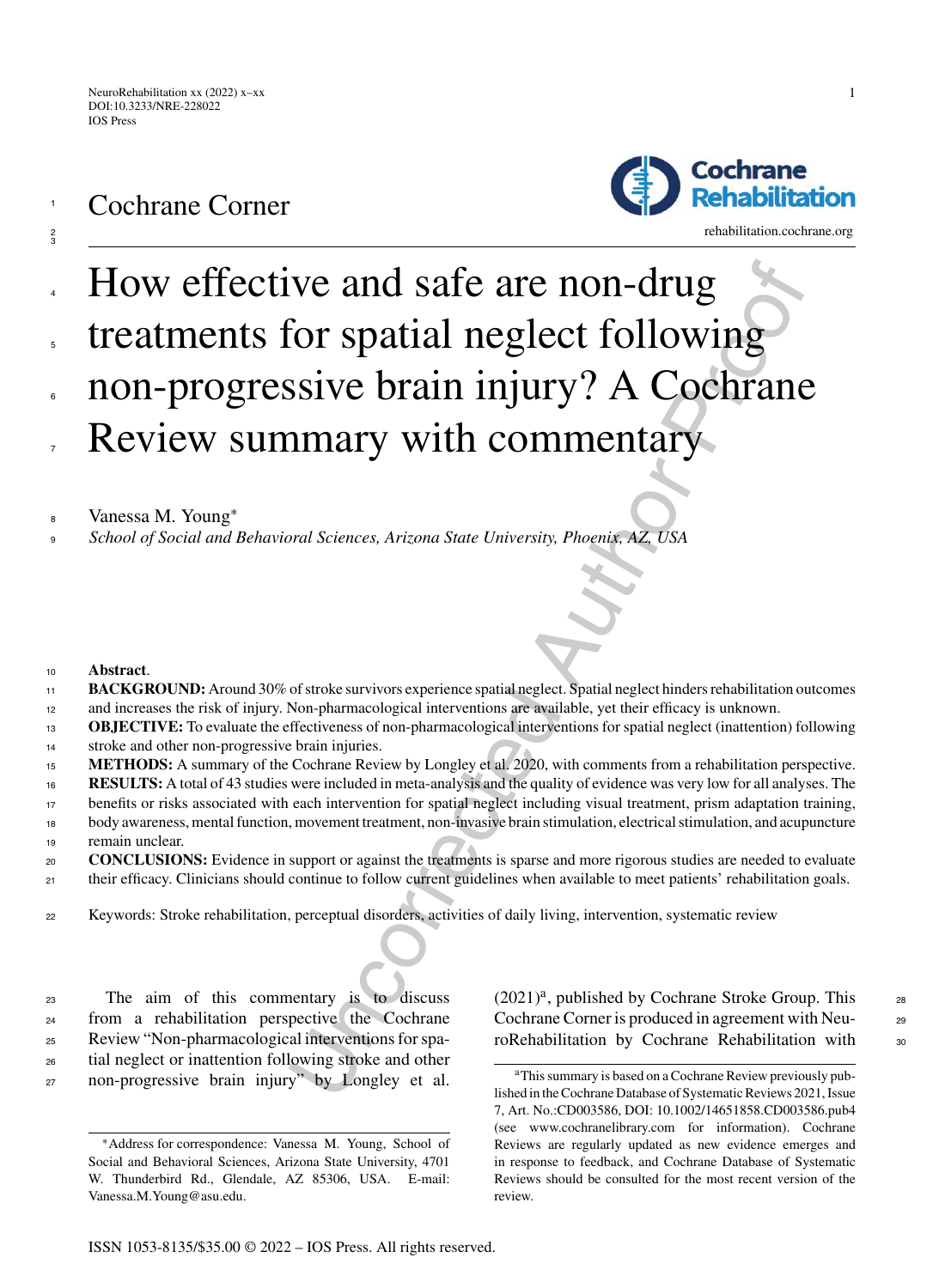$\frac{31}{31}$  views $\stackrel{*}{\circ}$  of the review summary author in the "implications for practice" section.

#### <sup>33</sup> **1. Background**

From examples of the sampled either on alternation and on the total of the common camples of outcome studied was functional ability machinization and do not worsen derived and any the common cample in the material in angu Non-progressive brain injuries are injuries caused by a discrete, one-time event and do not worsen or intensify with time. Common examples of non-progressive brain injuries include stroke and traumatic brain injury, which can result in long- lasting neuropsychological deficits, such as spatial neglect (SN). SN is common following a stroke, with an estimated prevalence of 30% after a unilateral stroke (Longley et al., 2021), and following severe traumatic brain injury (Chen et al., 2016). Individ- uals experiencing SN behave as if one side of the body or space does not exist, and thus fail to perceive and respond to stimuli coming from the contrale- sional part. SN negatively affects motor and cognitive rehabilitation outcomes and increases hospitalization and the risk of falls (Chen et al., 2016; Winstein et al., 2016). Non-pharmacological interventions are the 51 main treatment options for SN; Longley et al. (2021) recently examined their effectiveness.

<sup>53</sup> Non-pharmacological interventions for spatial <sup>54</sup> neglect or inattention following stroke and other non-<sup>55</sup> progressive brain injury

<sup>56</sup> (Longley, V., Hazelton, C., Heal, C., Pollock, A.,  $57$  Woodward-Nutt, K., Mitchell, C., Pobric, G., Vail, A., & Bowen, A., 2021).

## <sup>59</sup> **2. Objective**

 This Cochrane Review aimed to assess the effec- tiveness of currently available non-pharmacological interventions for SN following non-progressive brain <sup>63</sup> injuries in adults.

## <sup>64</sup> **3. What was studied and methods**

 This is an updated and broadened version of a previously published Cochrane review (Bowen et al., 2013). The review authors conducted a litera- ture search across 14 databases to find randomized controlled trials (RCTs) from 1966 up to October 2020. The population addressed was adults with SN following non-progressive brain injury. The interventions examined comprises visual interventions,  $\frac{72}{2}$ prism adaptation training, body awareness interventions, mental function interventions, movement  $\frac{74}{6}$ interventions, non-invasive brain stimulation  $(NIBS)$ ,  $\qquad \qquad$ electrical stimulation, and acupuncture. Each intervention was compared either to an alternative form  $\frac{77}{20}$ of intervention or no intervention at all. The primary  $\frac{78}{8}$ outcome studied was functional ability in activities of  $\frac{79}{20}$ daily living (ADL), measured at least one month after so treatment completion. Secondary outcomes were: 81 ADL at treatment completion, performance on a standardized neglect assessment, discharge destination,  $83$ and adverse events (falls excluded).

# **4. Results** 85

The review included  $65$  RCTs with a total of  $86$ 1951 participants with SN following stroke; 43 studies were included in the meta-analysis. The quality ss of evidence of all meta-analyses were judged to be <sup>89</sup> very low. Results on *ADL*, and *standardized neglect* 90 *assessment* for both persistent and immediate effects <sup>91</sup> (all versus any controls) and adverse events when 92 available are reported below.

- Visual interventions 94
- *ADL:* No advantages or disadvantages were 95 recorded from the interventions on persisting 96 effects (2 studies,  $n = 55$ , SMD -0.04, 95% CI 97  $-0.57-0.49$  or immediate effects (3 studies, 98  $n = 75$ , SMD  $-0.15$ , 95% CI  $-0.60 - 0.30$ ).

*Standardized neglect assessment:* No advan- <sup>100</sup> tages or disadvantages from interventions were 101 found on persisting effects (5 studies,  $n = 98$ ) or 102 immediate effects (7 studies,  $n = 142$ ).

• Prism adaptation interventions 104

ADL: Evidence shows no advantages or disadvantages from interventions on persisting 106 effects (2 studies,  $n = 39$ , SMD –0.29, 95% CI 107  $-0.93-0.35$ ) or immediate effects (5 studies, 108 *n* = 158, SMD 0.20, 95% CI –0.12–0.51). *Standardized neglect assessment:* No advan- <sup>110</sup>

tages or disadvantages from prism adaptation  $111$ interventions were found on persisting effects 112 (1 study,  $n = 16$ ) or immediate effects (5 studies,  $113$  $n = 154$ .

• Body awareness interventions 115 *ADL:* Five studies  $(n = 125)$  found possible benefits for body awareness interventions  $(SMD$  117 0.61, 95% CI 0.24–0.97) on persisting effects.  $118$ No indication of advantages or disadvantages 119

<sup>\*</sup>The views expressed in the summary with commentary are those of the Cochrane Corner author (different than the original Cochrane Review authors) and do not represent the Cochrane Library or Wiley.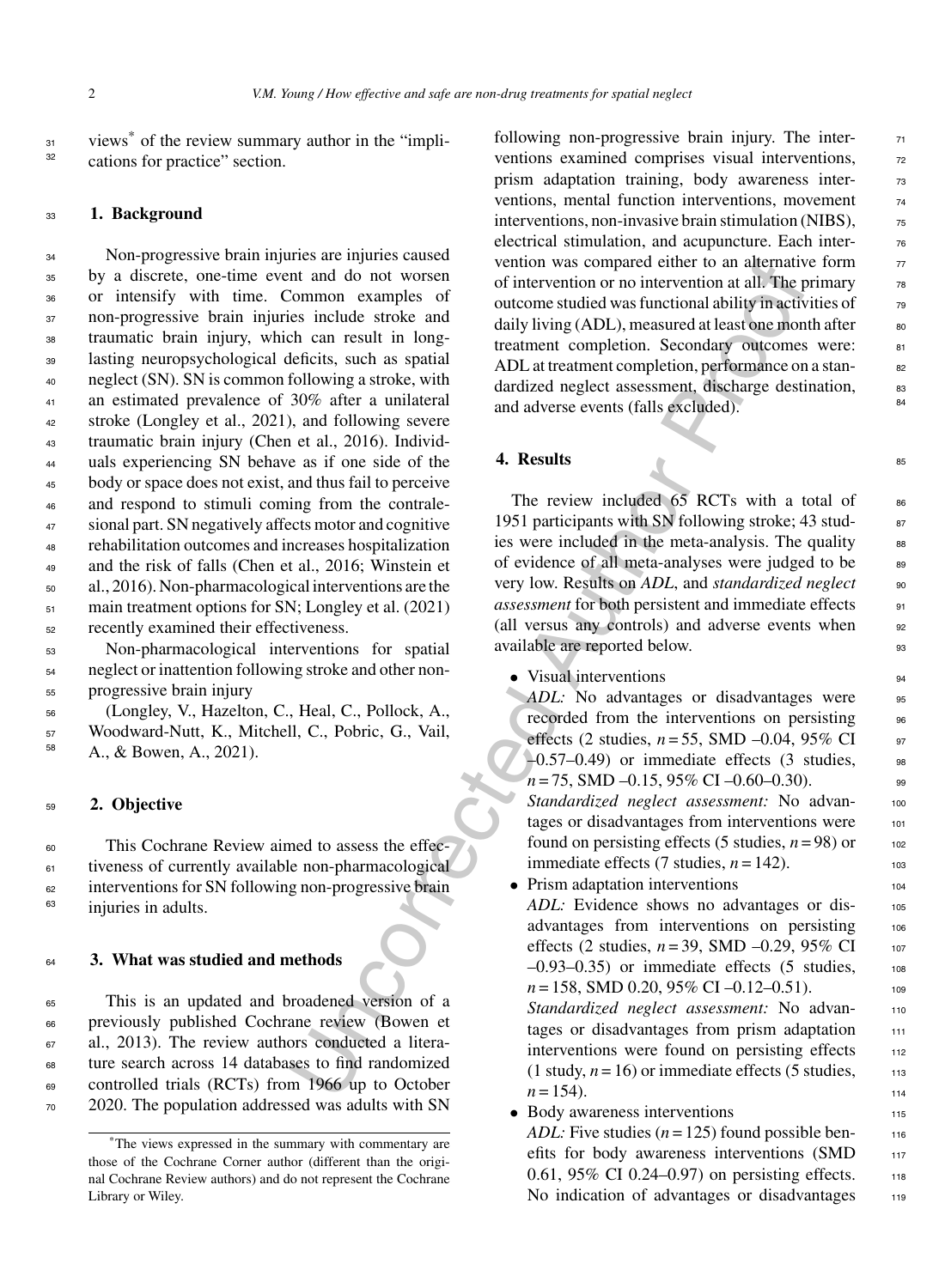- 
- 
- 

 sisting effects. No advantages or disadvantages from mental function interventions were found on immediate effects (1 study,  $n = 24$ , SMD 0.32, 95% CI –0.49–1.12).

 *Standardized neglect assessment*: No evidence was available for persisting effects. No advan- tages or disadvantages from mental function interventions were found on immediate effects (3 study,  $n = 60$ ).

 was found on immediate effects (7 studies,  $n = 221$ , SMD 0.26, 95% CI –0.01–0.53). *Standardized neglect assessment:* Possible ben- efits were found for interventions on persisting 124 effects (5 studies,  $n = 125$ ). No indication of advantages or disadvantages were found on

 *Adverse Events:* Two studies (*n* = 130) reported adverse events with a total of three deaths in the control group and one death in the intervention groups. No indication of advantages or disad-vantages were found from the interventions.

<sup>133</sup> *ADL*: No evidence area was available for per-

126 immediate effects (10 studies,  $n = 311$ ).

<sup>143</sup> • Movement interventions

<sup>132</sup> • Mental function interventions

 *ADL*: No evidence was available for persisting effects. Three studies found possible benefit on immediate effects (*n* = 75, SMD 0.57, 95% CI 0.09–1.04).

 *Standardized neglect assessment*: No evidence was available for persisting effects. Possible benefits from the interventions were found on immediate effects (2 studies,  $n = 58$ ).

<sup>152</sup> • Non-invasive brain stimulation

 *ADL:* No advantages or disadvantages were 154 detected on persisting effects  $(3 \text{ studies}, n=92)$ , SMD 0.35, 95% CI –0.08–0.77), but possible benefits were recorded on immediate effects (6  $_{157}$  studies,  $n = 160$ , SMD 0.61, 95% CI 0.27–0.94) *Standardized neglect assessment*: Possible ben- efits from intervention were found on both 160 persisting effects (3 studies,  $n = 102$ ) and imme-diate effects (10 studies,  $n = 244$ ).

<sup>162</sup> • Electrical stimulation

<sup>163</sup> *ADL*: No evidence was available for persisting <sup>164</sup> or immediate effects.

 *Standardized neglect assessment*: No evidence was available for persisting effects. Possible benefits from the intervention were found on <sup>168</sup> immediate effects (2 studies,  $n = 60$ ).

<sup>169</sup> • Acupuncture versus any control

<sup>170</sup> *ADL*: No evidence was available for persisting <sup>171</sup> effects. Possible advantages from the intervention were found on immediate effects  $(2 \text{ studies}, \frac{172}{172})$  $n = 104$ , SMD 0.65, 95% CI 0.26–1.05). *Standardized neglect assessment*: No evidence <sup>174</sup> was available for persisting effects. Possible 175 benefits from the intervention were found on  $\frac{176}{177}$ immediate effects  $(2 \text{ studies}, n = 104)$ .

## **5. Conclusions** <sup>178</sup>

Despite the array of currently available nonpharmacological interventions for SN following 180 non-progressive brain injuries in adults, their effectiveness, benefits, and harms remain unclear. The 182 authors identified a lack of evidence for ADL, an 183 outcome that patients reported as important. Increas- <sup>184</sup> ing the quality of methodology design and reporting  $185$ in parallel with the adoption of patient-centered out- <sup>186</sup> comes is critical to responding to this population's 187 needs.

# **6. Implications for practice in** 189 **neurorehabilitation** 190

SN is common after non-progressive brain injuries, 191 especially strokes. A heterogeneous set of interventions are available for patients with SN, aiming to 193 help the individual learn to function using a single 194 hemispace (Liu et al., 2019).  $195$ 

udies,  $n = 311$ ,<br>
adies ( $n = 130$ ) reported<br>
and three deaths in the interventions<br>
and three deaths in the interventions<br>
eath in the interventions.<br>
and the interventions on progressive brain injuries in adults, their<br> The very low quality of evidence found in this 196 review prevents the formulation of new recommendations in favor of or against an intervention. Following 198 Australian, Canadian, and American guidelines, 199 when SN is suspected, patients should receive a 200 full assessment with validated tools (*Stroke Founda-* <sup>201</sup> *tion*, n.d.; Hebert et al., 2016; Winstein et al., 2016). 202 Consensus-based recommendations encourage clini- <sup>203</sup> cians to foster patient-centered practice and explain <sup>204</sup> the impairment and introduce compensatory strate-<br>205 gies and cues to draw attention to impaired areas 206 during rehabilitation (*Stroke Foundation*, n.d.). <sup>207</sup>

When implementing a polytherapy regimen, other 208 interventions may be offered to improve neglect 209 symptoms, such as prism adaptation, visual scanning 210 training, optokinetic stimulation, virtual reality, limb  $_{211}$ activation, mental imagery, and neck vibration com- <sup>212</sup> bined with prism adaptation, as well as mirror therapy 213 in cases of unilateral neglect (*Stroke Foundation*, n.d.; <sup>214</sup> Hebert et al., 2016; Winstein et al., 2016). However,  $_{215}$ the recommendation for these interventions remains 216 weak due to insufficient or conflicting evidence.